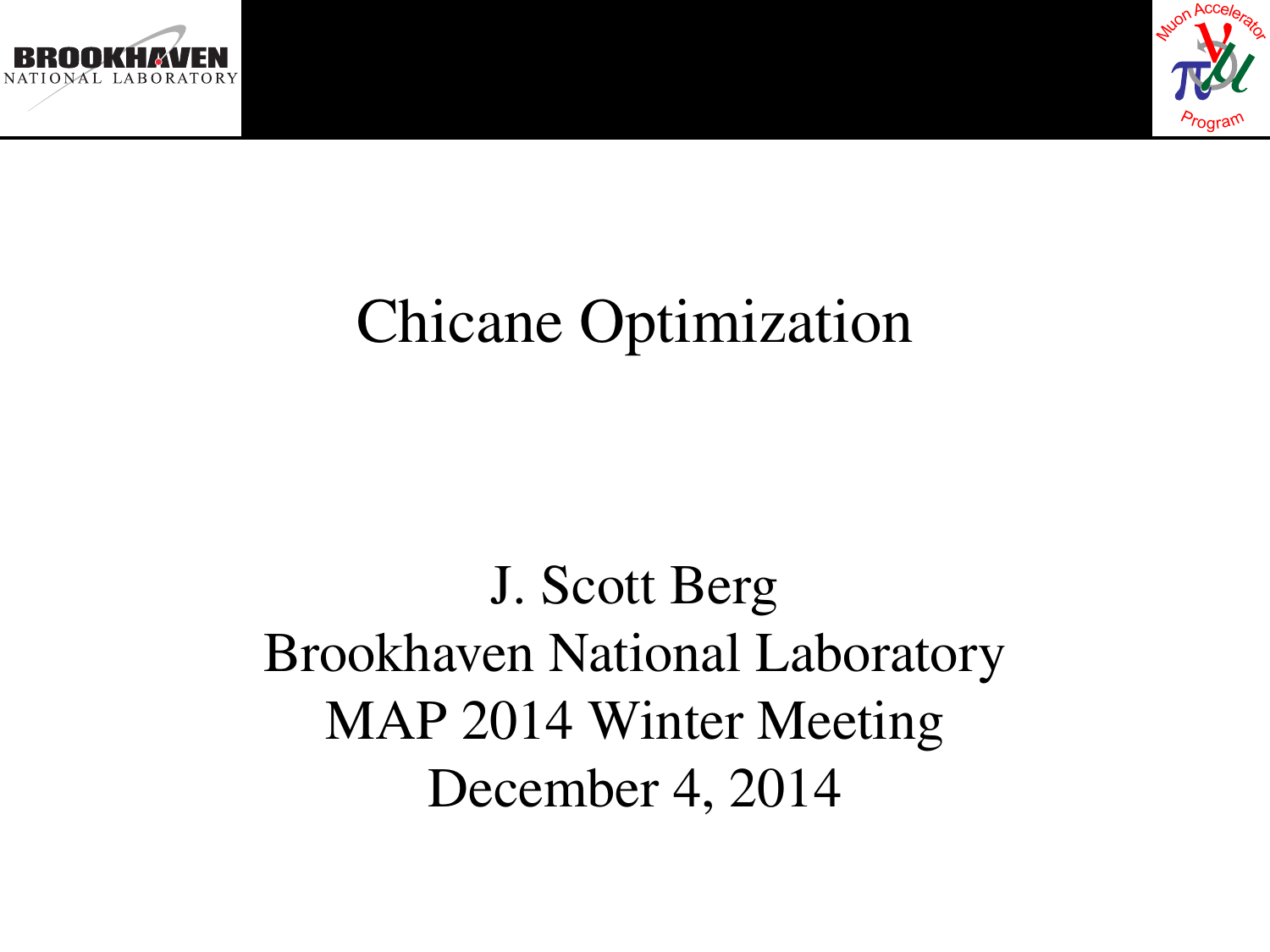



- ∙ Concept originated by Chris Rogers
- ∙ Chicane introduced after target to remove particles except for muons and pions
- ∙ High energy protons hit side of chicane
- ∙ Low energy protons removed by absorber downstream of chicane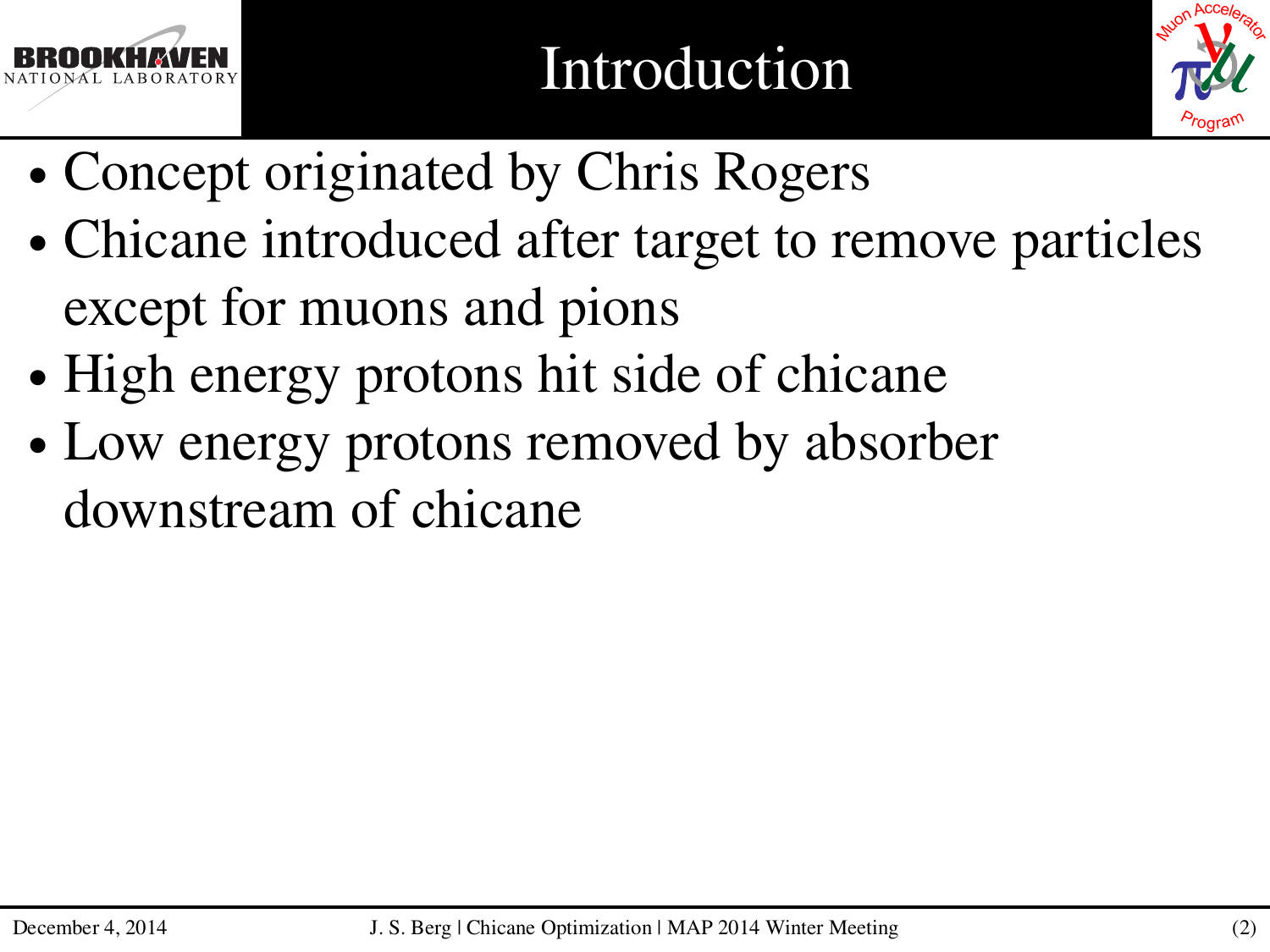### Protons in Chicane





Image: Pavel Snopok

LABORATORY

NATIONAL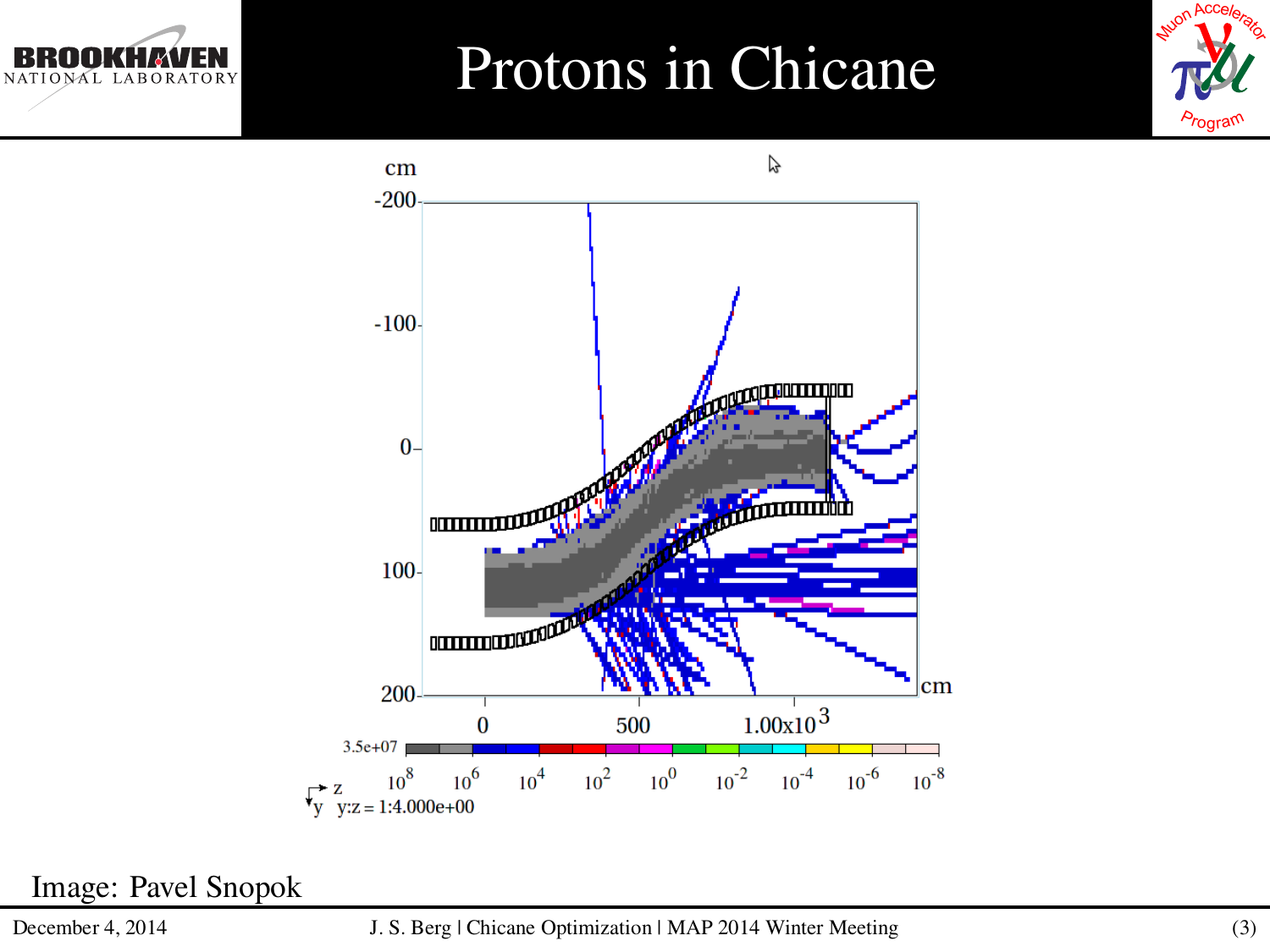

## Introduction



- ∙ Goal of my procedure: optimize chicane by itself
	- ∘ Chicane angle and length
	- ∘ Downstream absorber thickness
- ∙ Chicane field is 2 T
	- ∘ Could be done for other fields
- ∙ 25 cm radius aperture downstream of chicane
	- ∘ No aperture in chicane
	- ∘ 6.58 kW of protons per MW on target at chicane start within 25 cm radius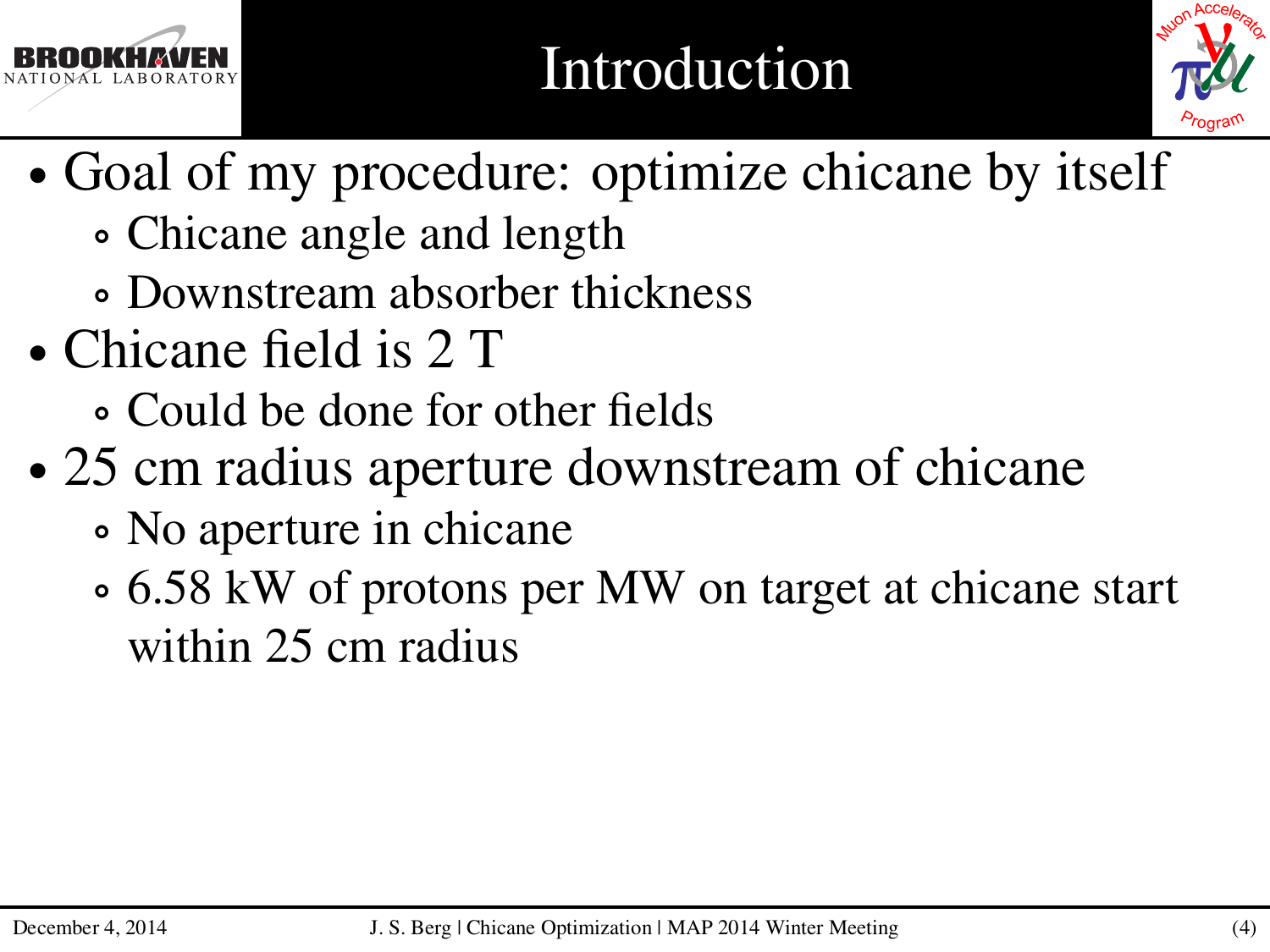



- ∙ Looked at chicane without absorber
- ∙ Scan in chicane length, angle
- ∙ Defined performance in terms of
	- ∘ Muon transmission from 80 to 260 MeV KE
		- ∙ Pions also, 80 to 320 MeV
	- ∘ Maximum energy of transmitted protons (cutoff)
		- ∙ No more than 2 W of protons above this energy per proton MW on target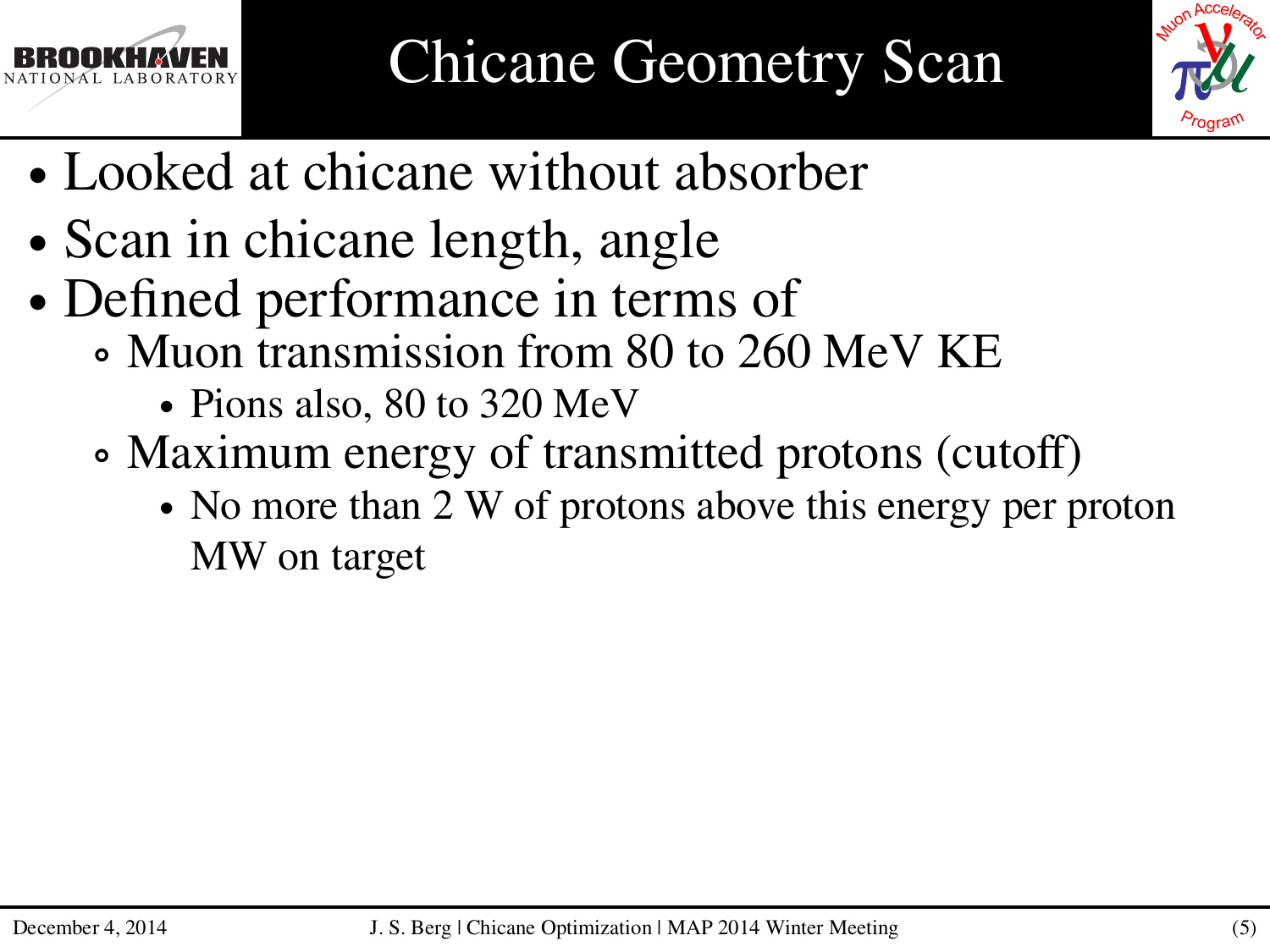



- ∙ Choose set of solutions with best transmission for a given proton energy cutoff
- ∙ Fit angle and length for these solutions to functions of proton kinetic energy cutoff

$$
L = L_0 + L_1 K
$$
  
\n
$$
L_0 (m)
$$
  
\n1.6  
\n
$$
L_1 (m/\text{GeV})
$$
  
\n9.1  
\n
$$
\theta_0 (mrad)
$$
  
\n69  
\n
$$
\theta_1 (mrad \text{ GeV})
$$
  
\n28

• No physical meaning to these fits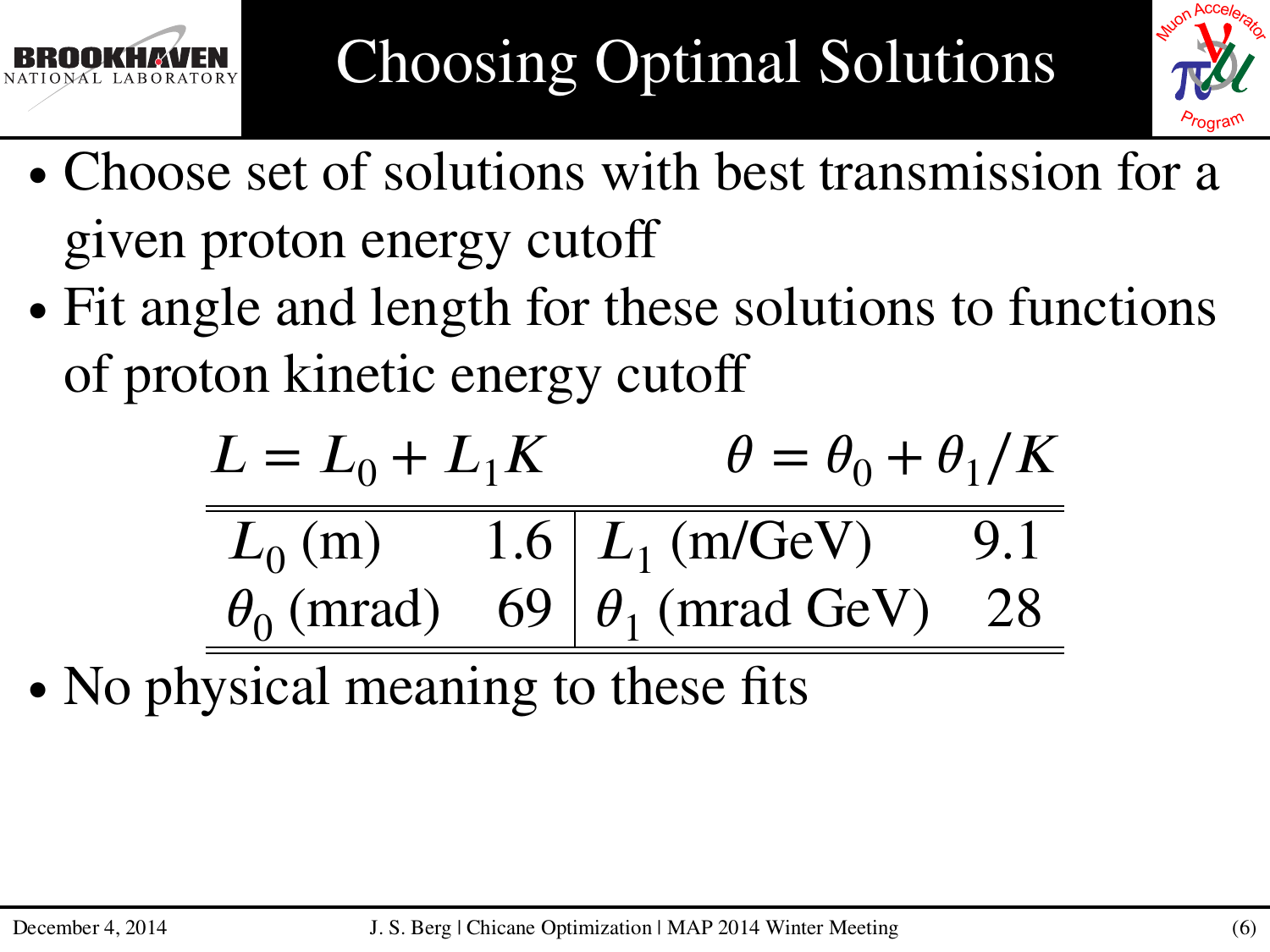

## Transmission vs. Cutoff



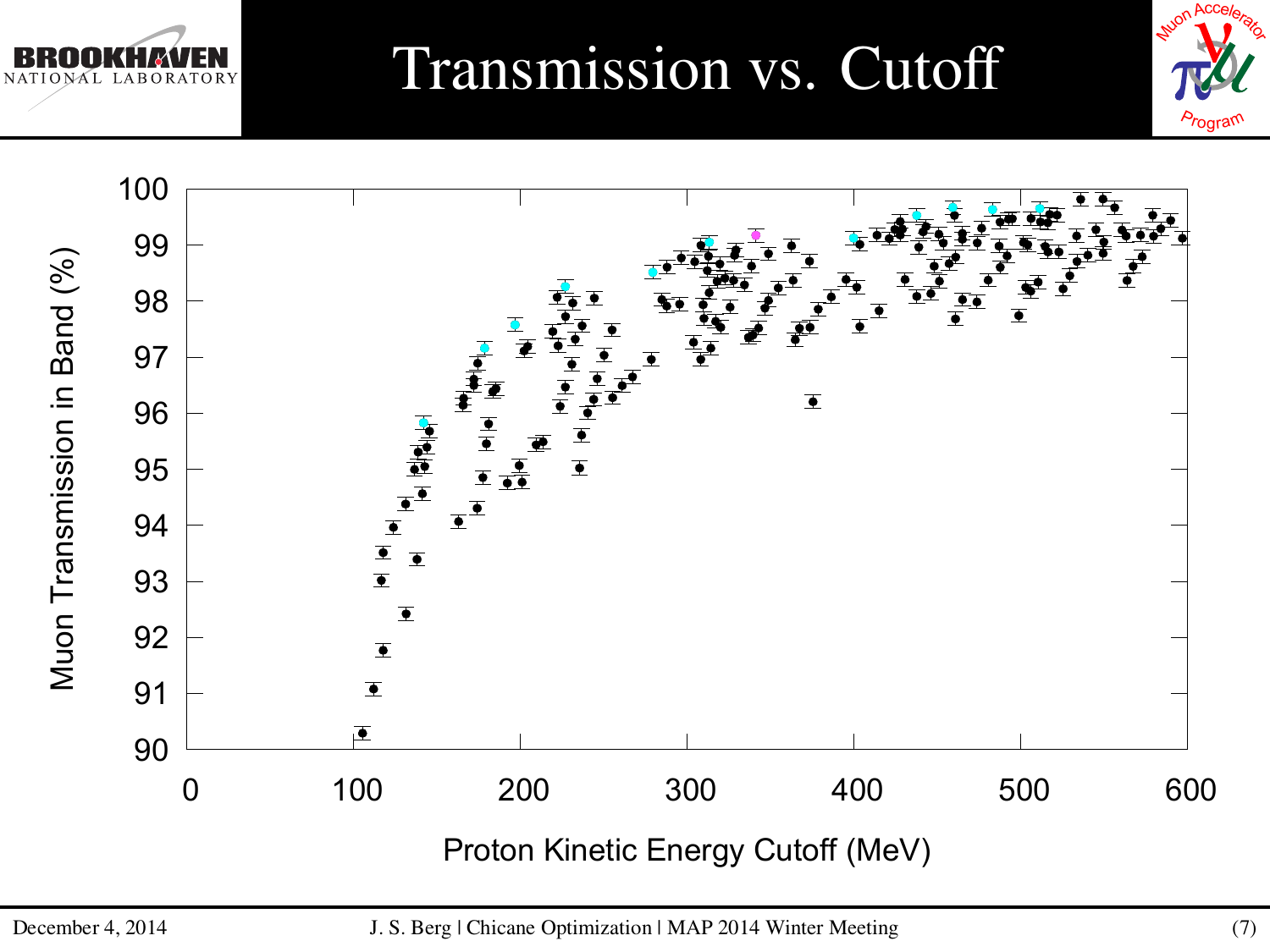



- ∙ Track in G4beamline, downstream from chicane
- ∙ Measured criteria 31 m downstream from chicane start
	- ∘ Muons from 20 MeV to 390 MeV
	- ∘ Proton power
- ∙ Varied absorber thickness
- ∙ Two absorber positions
	- ∘ End of chicane
	- ∘ 30 m from chicane start
- ∙ Picked four chicane cutoffs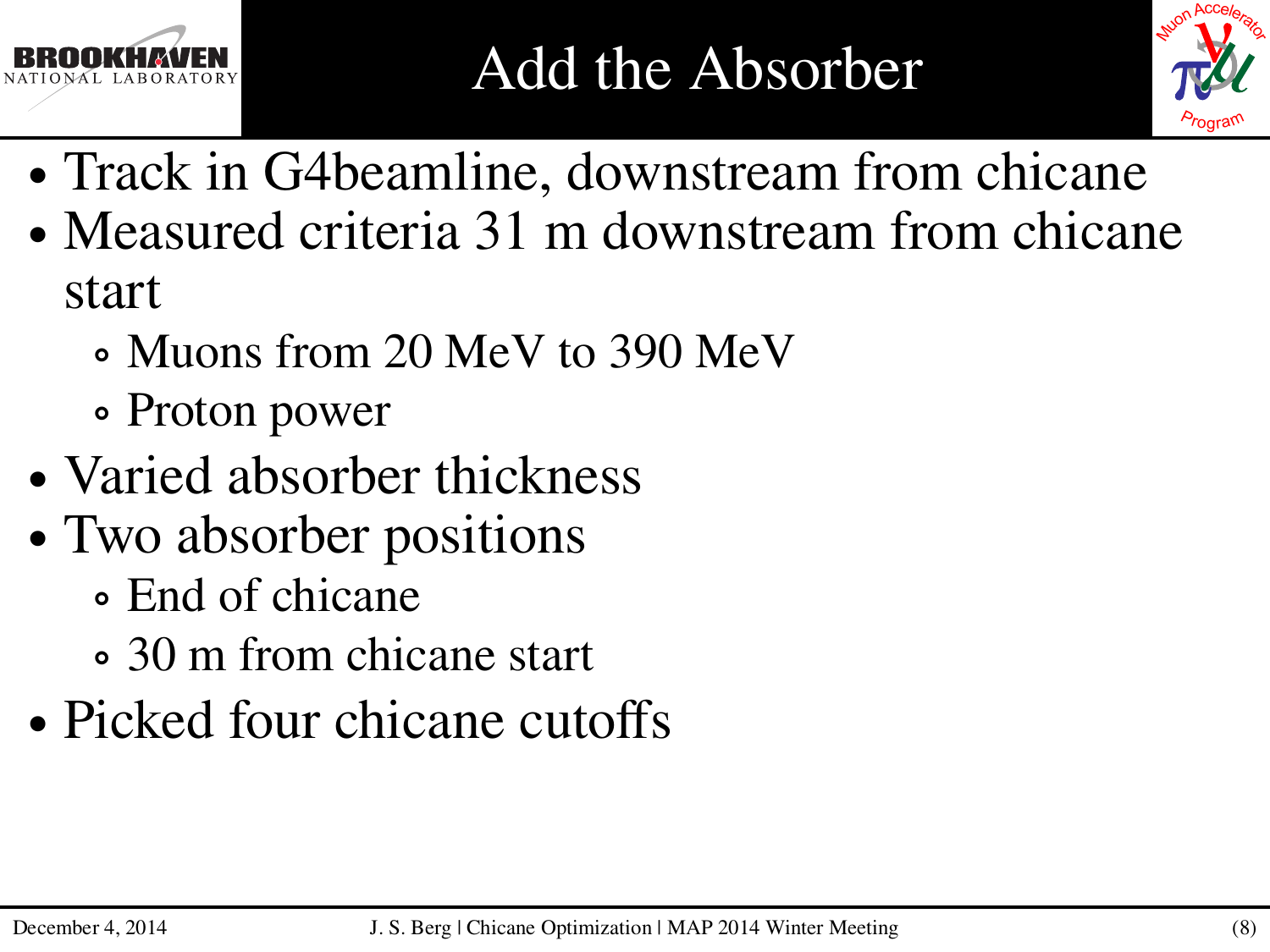#### Muon Transmission Post Absorber BORATORY



Muon Accelerato

*Program*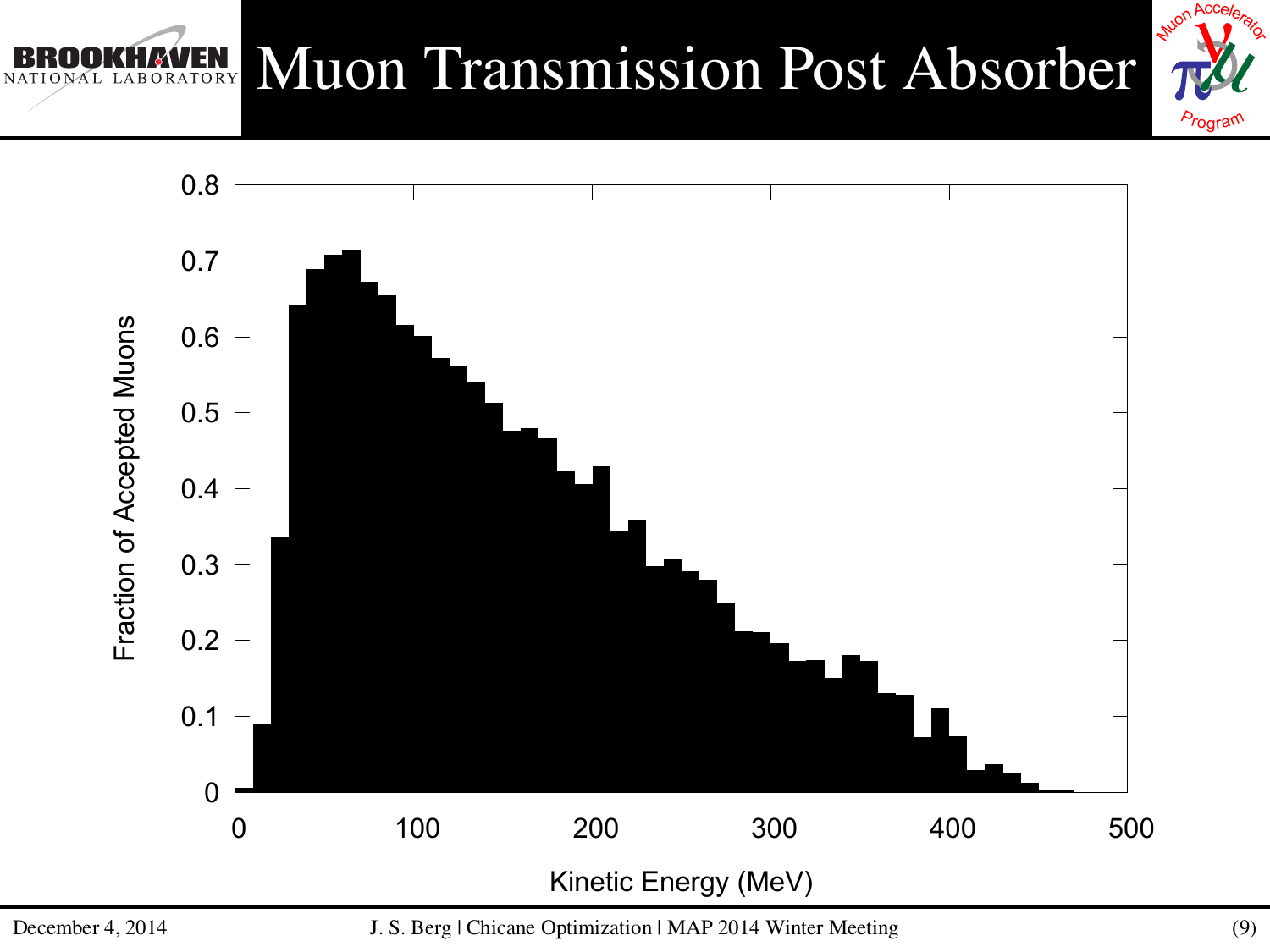

# Analysis



- ∙ Look at muons vs. proton power
- ∙ Favor low proton energy cutoff
	- ∘ Unless you allow a lot of power downstream
- ∙ Poor transmission to get to low proton powers ∘ Need to pick tolerable proton power
- ∙ Moving absorber downstream helps
	- ∘ Effect exaggerated by overweighting high energy?
	- ∘ But may not win when NBPR considered
	- ∘ Would gain even more by moving further
	- ∘ Less benefit for more downstream proton power
- ∙ High energy muons overweighted
	- ∘ Effective muon loss even higher
	- ∘ Low proton energy cutoff even more strongly favored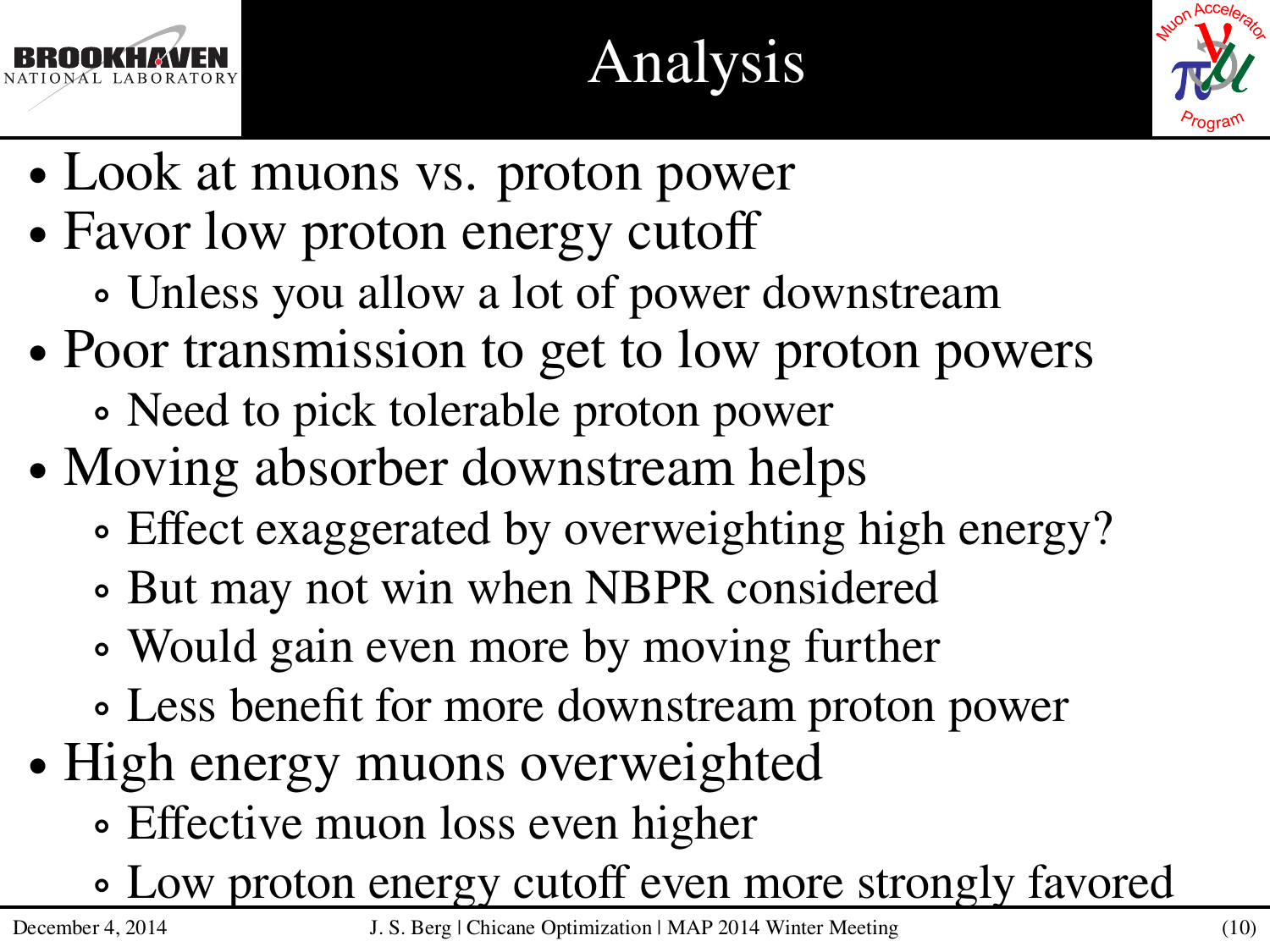



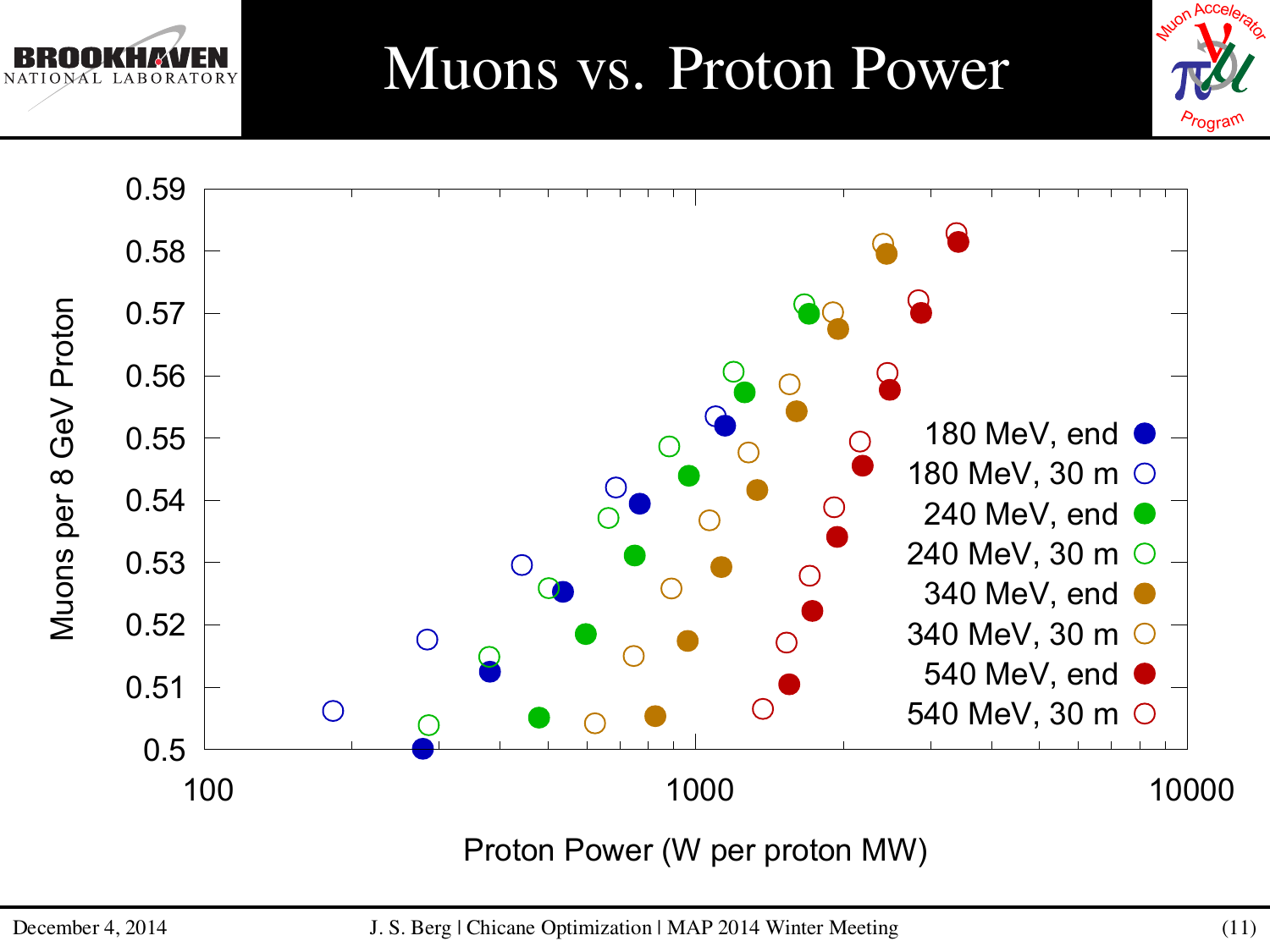



- ∙ Have a solution for chicane parameters for a given proton kinetic energy cutoff
	- ∘ Some behavior not well analyzed and understood
- ∙ Significant tradeoff between muon transmission and downstream proton power
	- ∘ Need to determine this number
- ∙ Low proton energy cutoff in chicane is generally preferred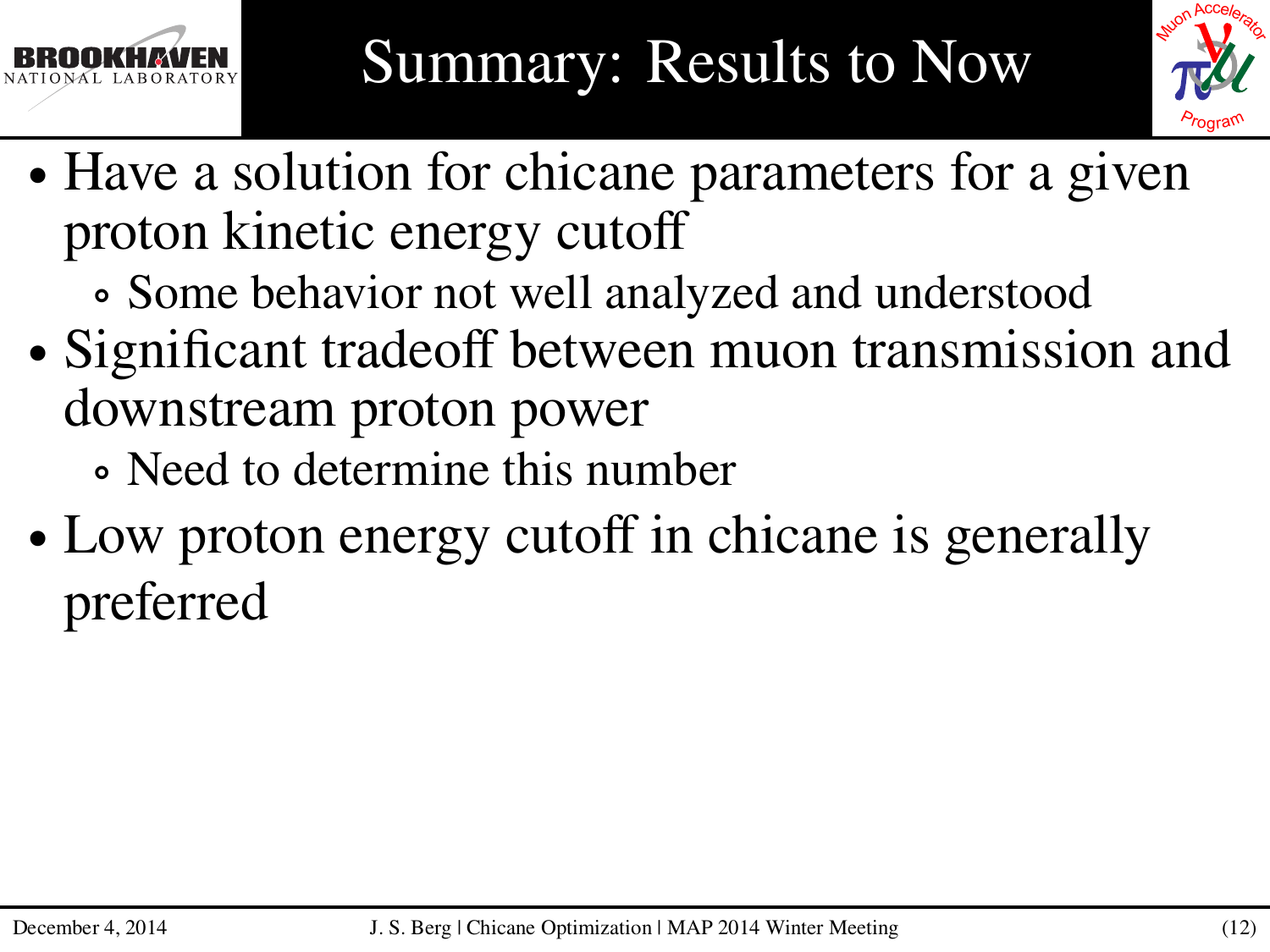



- ∙ Use the current distribution from the target: 6.75 GeV protons, carbon target
- ∙ Use current apertures in solenoids (23 cm)
- ∙ Add an aperture to the chicane (right now there are no apertures)
- ∙ Weight the muon transmission by a function of energy instead of taking all muons within an interval
- ∙ Pick a value for the proton energy transmission permitted downstream. This will require some study to choose a reasonable value.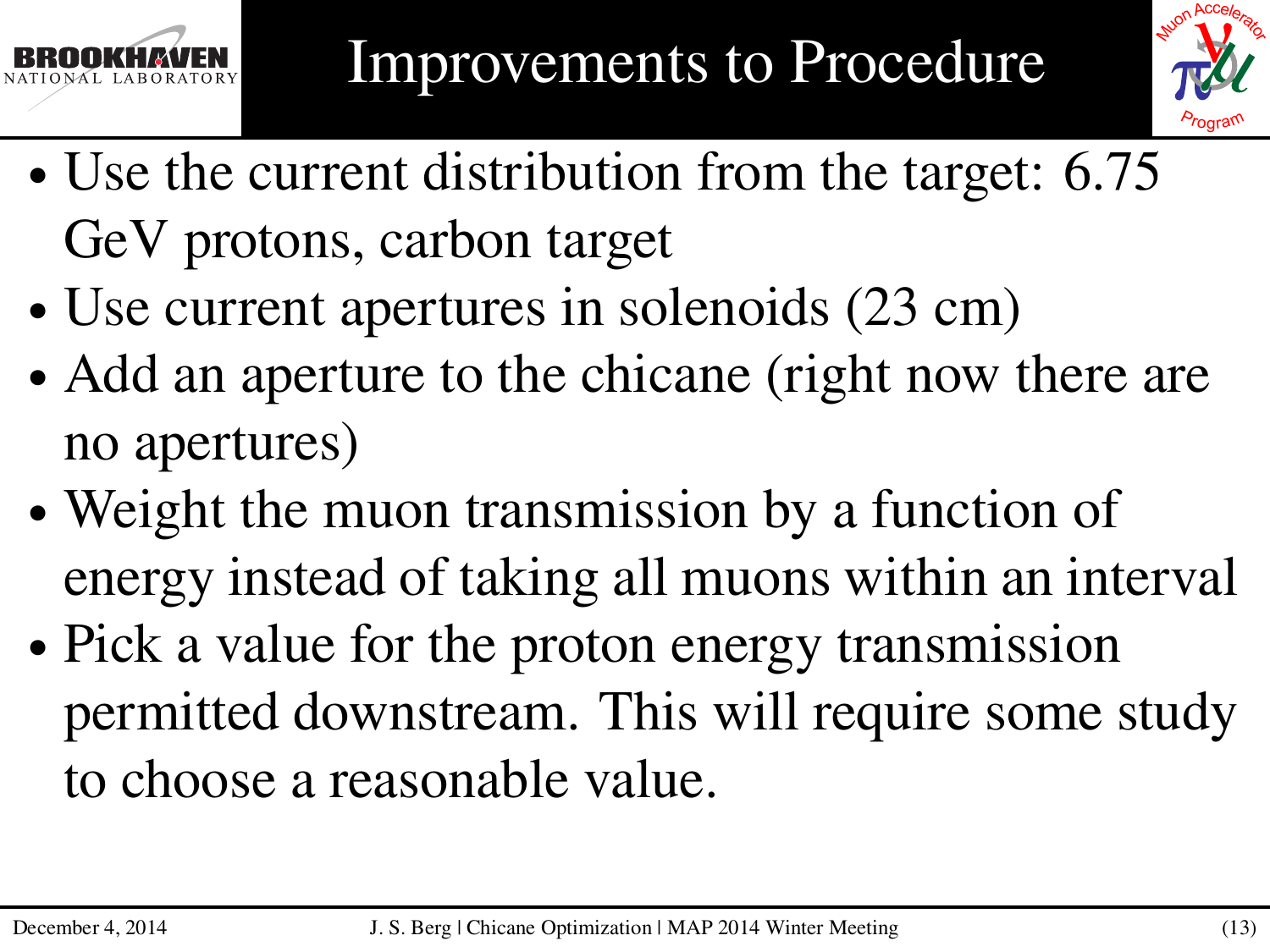



- 1. Begin with new distribution at 10 m
- 2. Scan chicane alone in angle and length, but no apertures within the chicane proper. Apertures are in place upstream and in a downstream constant solenoid.
- 3. For each chicane geometry, find an aperture profile that keeps all (or mostly all) muons that are accepted by the downstream solenoid
- 4. Re-run the scan in chicane angle and length with these apertures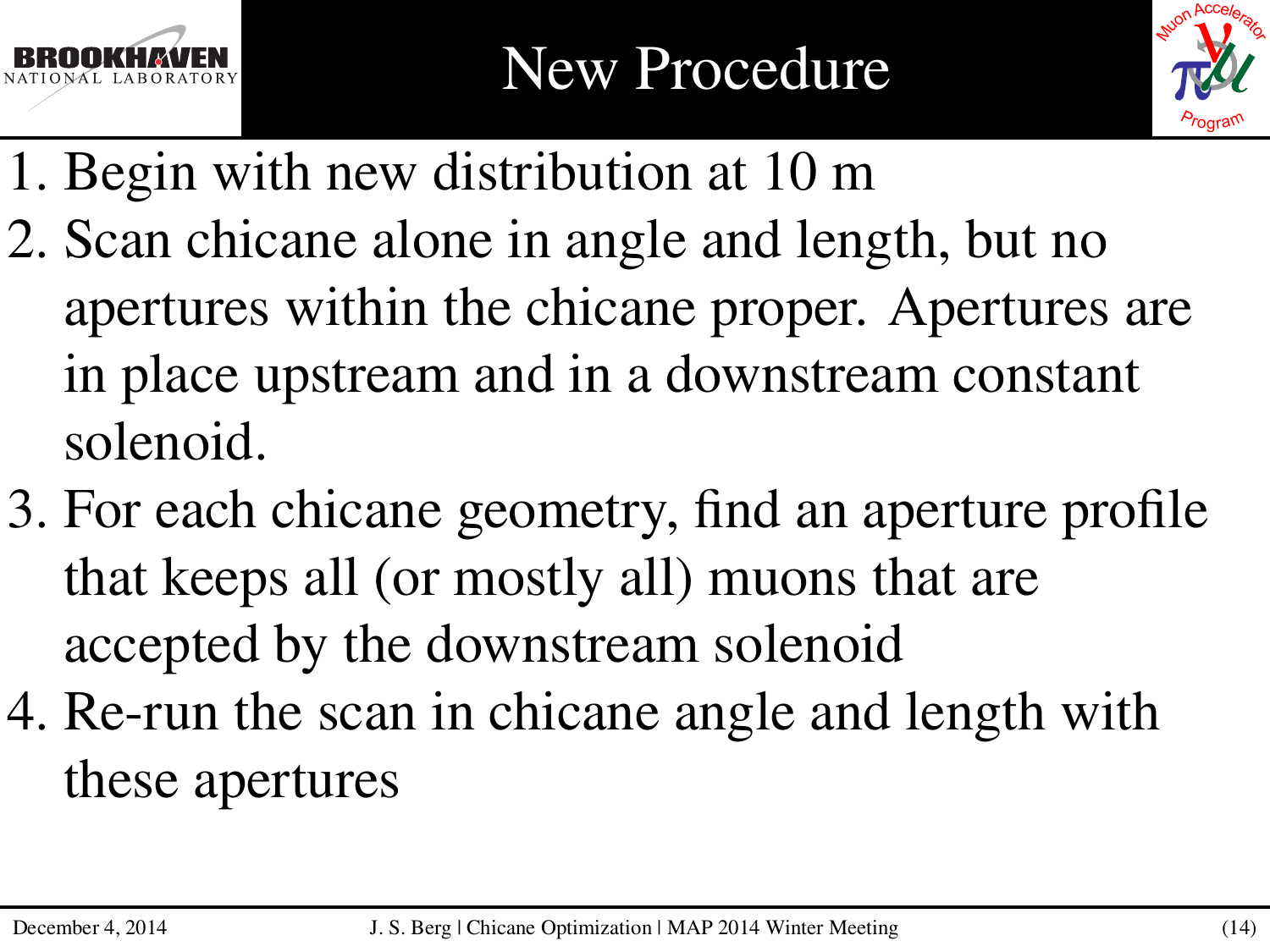



- 5. Plot muon weighted transmission vs. proton energy cutoff. For several approximate cutoff energies, choose a solution with the best transmission. Fit the chicane angle and length of these solutions to a function of cutoff energy.
- 6. Now add the absorber to the end of the chicane (no additional drift for now). Scan in cutoff energy (using the functional form to find chicane geometry) and absorber thickness.
- 7. Choose a solution with the best transmission for an acceptable downstream proton transmission.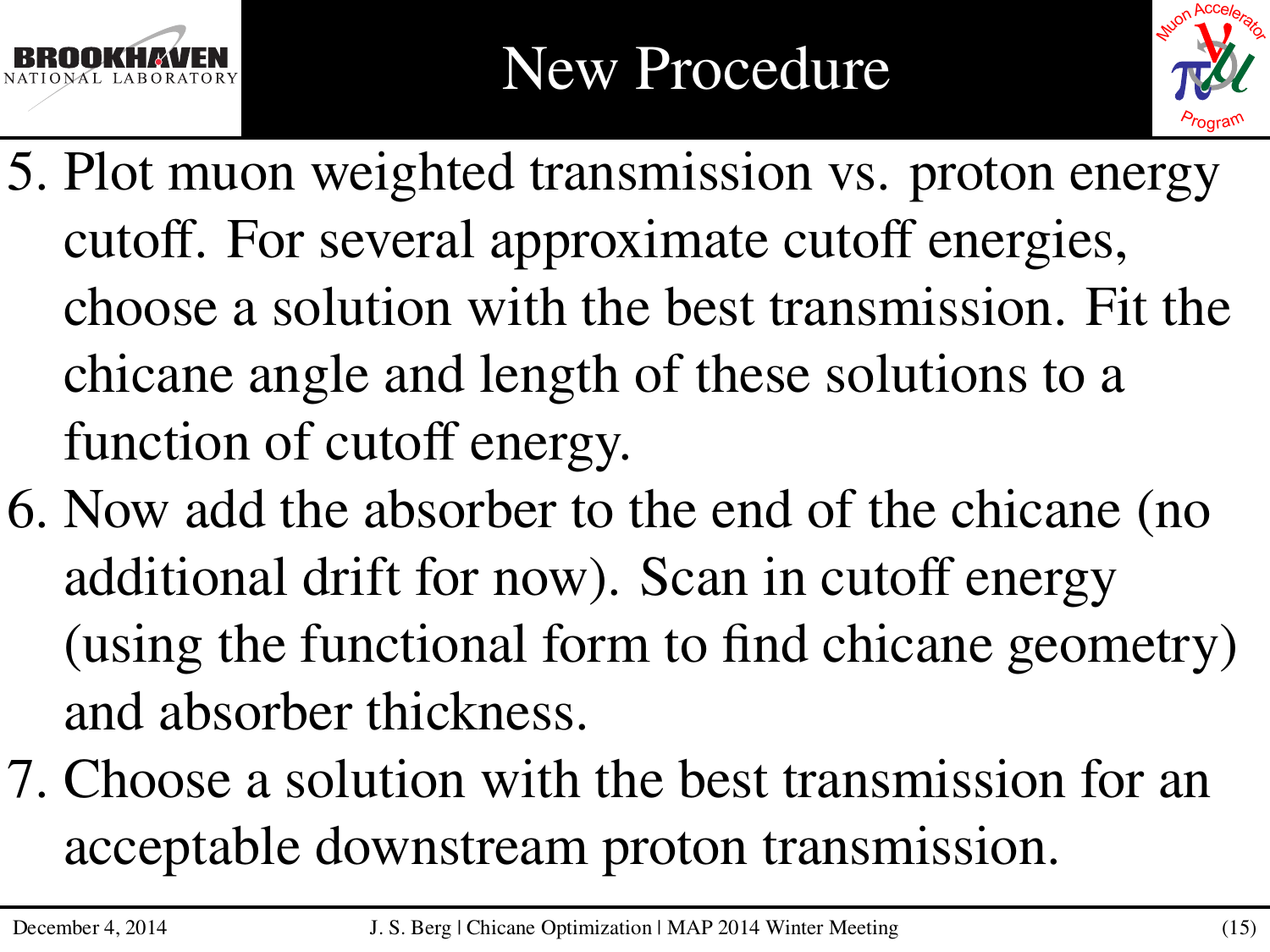

New Procedure



#### 8. Design a NBPR for this chosen solution.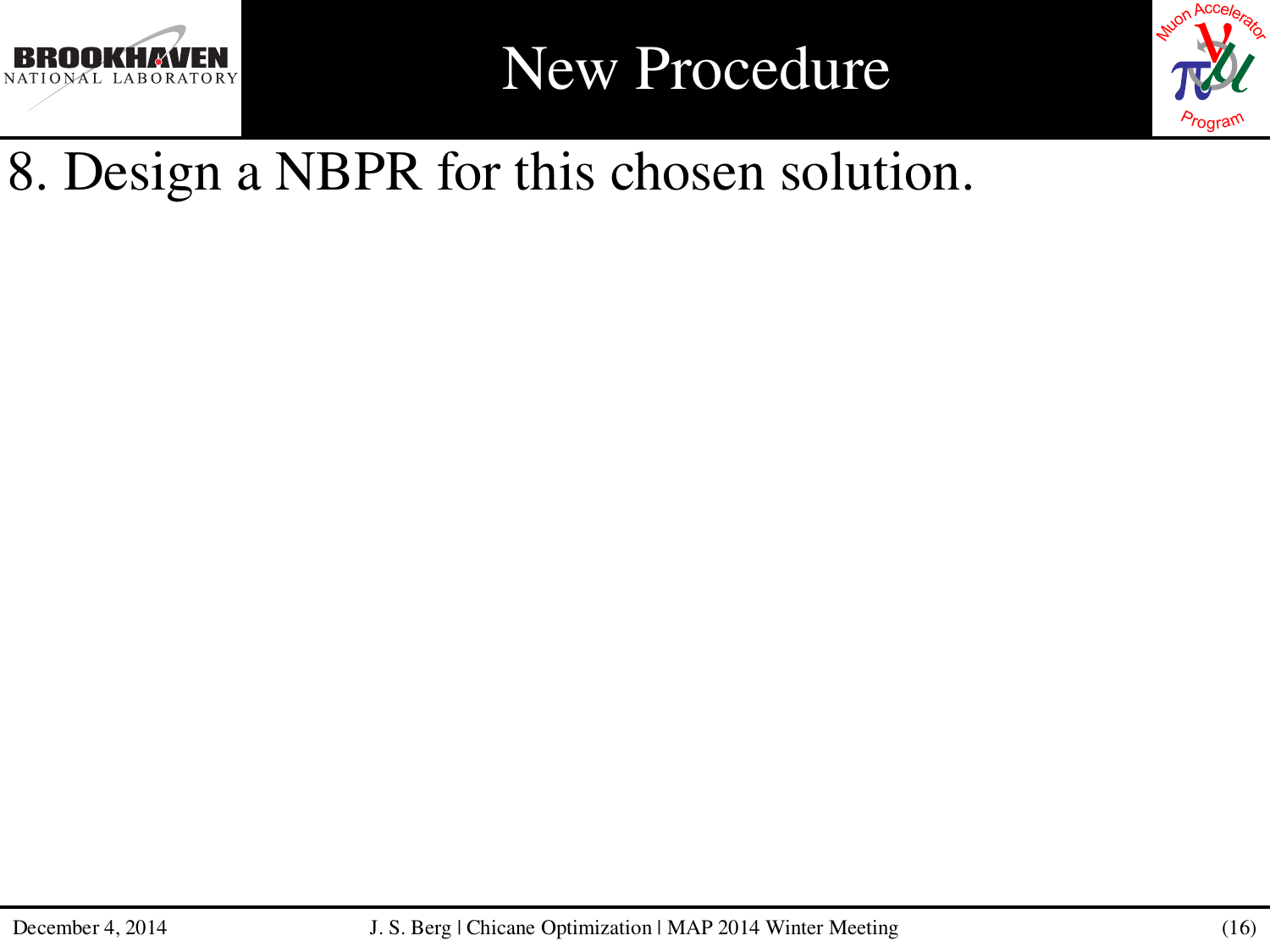



- ∙ Energy deposition in the chicane
	- ∘ Find a shielding solution for the preferred chicane geometry
	- ∘ Determine impact on coil apertures
	- ∘ Find the chicane field for the real coils
	- ∘ Determine if solution is still optimal by repeating for nearby geometries
- ∙ New NBPR solution
	- ∘ Transmission vs. energy will be different
	- ∘ Rerun procedure with modified transmission function